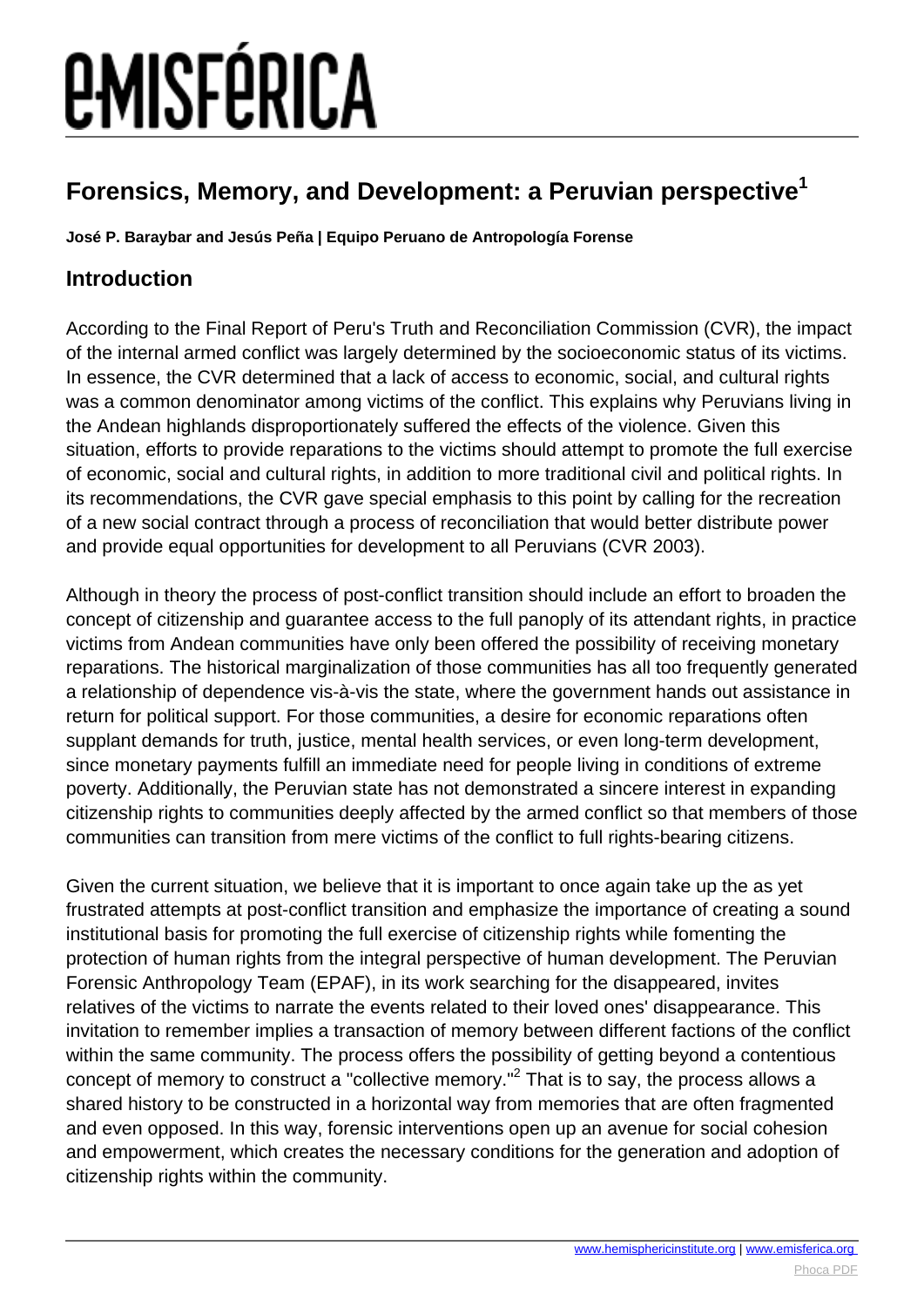# *EMISFÉRICA*

In what follows, we will share some of the experiences EPAF has gained regarding the role of forensic anthropological investigations and its potential to spur human development in Andean communities deeply affected by the conflict. In the present text, we have collected information from four specific communities: Putis, Hualla, Morcolla, and Colcabamba. All of these communities belong to the region of Ayacucho, where the internal armed conflict began and was most intense.

### **The Social Exclusion of the Victims**

The CVR determined that more than 75% of the victims from the conflict were rural inhabitants, poor and native Quechua-speakers. Their position of exclusion from greater Peruvian society exposed them to acts of extreme brutality during the conflict and, even today, continues to impede their ability to exercise their rights within the process of post-conflict transition.

With respect to the problem of forced disappearances, it is estimated that more than 15,000 people disappeared during the conflict. EPAF is particularly committed to assisting family members in the search for the disappeared. As with the majority of victims from the conflict, these families tend to come from communities that are excluded from or highly marginalized within Peruvian society. The situation has caused us to rethink the role of forensic anthropology in the search for the disappeared since it is not reasonable to promote access to truth and justice without addressing the socio-economic conditions in which these communities live. As a result, we subscribe to an approach that Louise Arbour defines as an integral approach to post-conflict transition:

A critical appraisal of past and present conflicts and crisis situations reaffirms the importance of dealing with all human rights violations in an integrated and interdependent manner. If transitional justice's broader objectives of social transformation and the prevention of conflict are to be achieved, it is not only important to build dispute resolution institutions and ensure accountability for abuses but also—and perhaps even more importantly—to attack the sources of the legitimate grievances that, if unaddressed, are likely to fuel the next conflagration (Arbour 2007, 8).

In effect, it is important to evaluate the social conditions in which affected communities live in order to better understand their experience with human rights, their vision of themselves and their potential for human development from an integral perspective, as Arbour describes above.

Given the predominant state of exclusion in which affected communities live, the search for truth and justice is not always a priority for victims' families. More immediate demands for healthcare, food, and monetary compensation often take precedence. However, since these communities lack political representation that can effectively promote their interests, it is doubtful that these demands will be met any time soon. The Peruvian state has demonstrated very little initiative in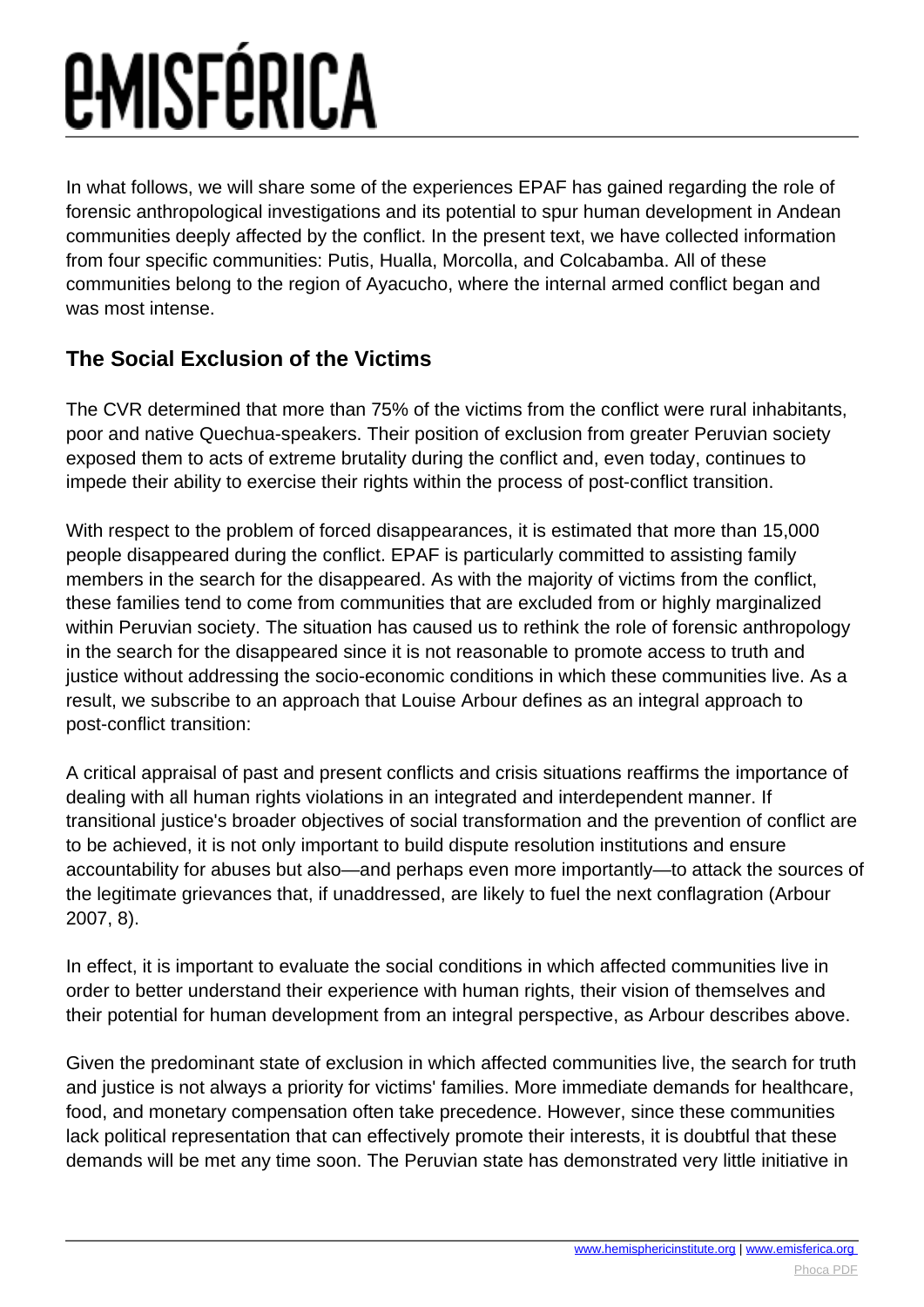investigating cases of forced disappearance from the armed conflict and has even less interest in assuming a true process of post-conflict transition that addresses structural problems such as social, economic, and political exclusion.

Undoubtedly, the creation of the CVR represented a significant step forward in the effort to understand the diverse structural factors that made the conflict possible. However, its recommendations for overcoming the causes of the conflict and its lasting consequences, particularly those related to institutional reforms, have by and large been ignored by the government. The CVR also held public meetings with affected communities that created expectations of reparations, which have yet to materialize. Now that nearly eight years have passed since the CVR began its work, many feel disillusioned and frustrated with the lack of progress. As a result, many communities have become embittered and have begun to reject human rights as a package of empty promises. One victim expressed her frustrations to EPAF in a particularly poignant way by asking, "Why do they make me cry? Why do they make me remember, if this is all in vain? How many times do I have to tell my story?" (Huallanca Huaccachi 2010).

We believe that this situation invites us to evaluate the way in which post-conflict transition has been carried out in affected communities. The feelings of disillusionment, viewed within the context of a long line of similar disappointments, demonstrate the level of subordination to which these communities have historically been subjected. The perceived deceit from the CVR is interpreted as yet another slight from a government that disregards victims as powerless and insignificant. Faced with this situation, communities have largely reduced their demands for reparations to monetary payments that may help to cover immediate or short-term needs. Undoubtedly communities desire access to truth and justice; however, those priorities are frequently displaced by the urgent needs for food and other basic necessities that are scarce due to conditions of extreme poverty.

In response, we believe that it is important to explore a concept of justice that is oriented towards the creation and consolidation of citizenship rights. Neither the state nor the human rights community has made much effort in attempting to change the existing system of assistance to victims, which is predicated almost exclusively on monetary reparations. To the contrary, the state has embraced this logic as a way of dispensing favors and fulfilling its own political agenda.

However, in a few notable cases, community members' demands for economic reparations have translated into demands for development projects that envision alleviating poverty within the community. Such demands are often made using the language of human rights, a discourse many communities have become familiar with through their contact with the CVR and non-governmental organizations working in the region. These cases are usually indicative of a greater consciousness about the extent of the conflict and its structural causes combined with a strong desire to create conditions and opportunities for community-based development.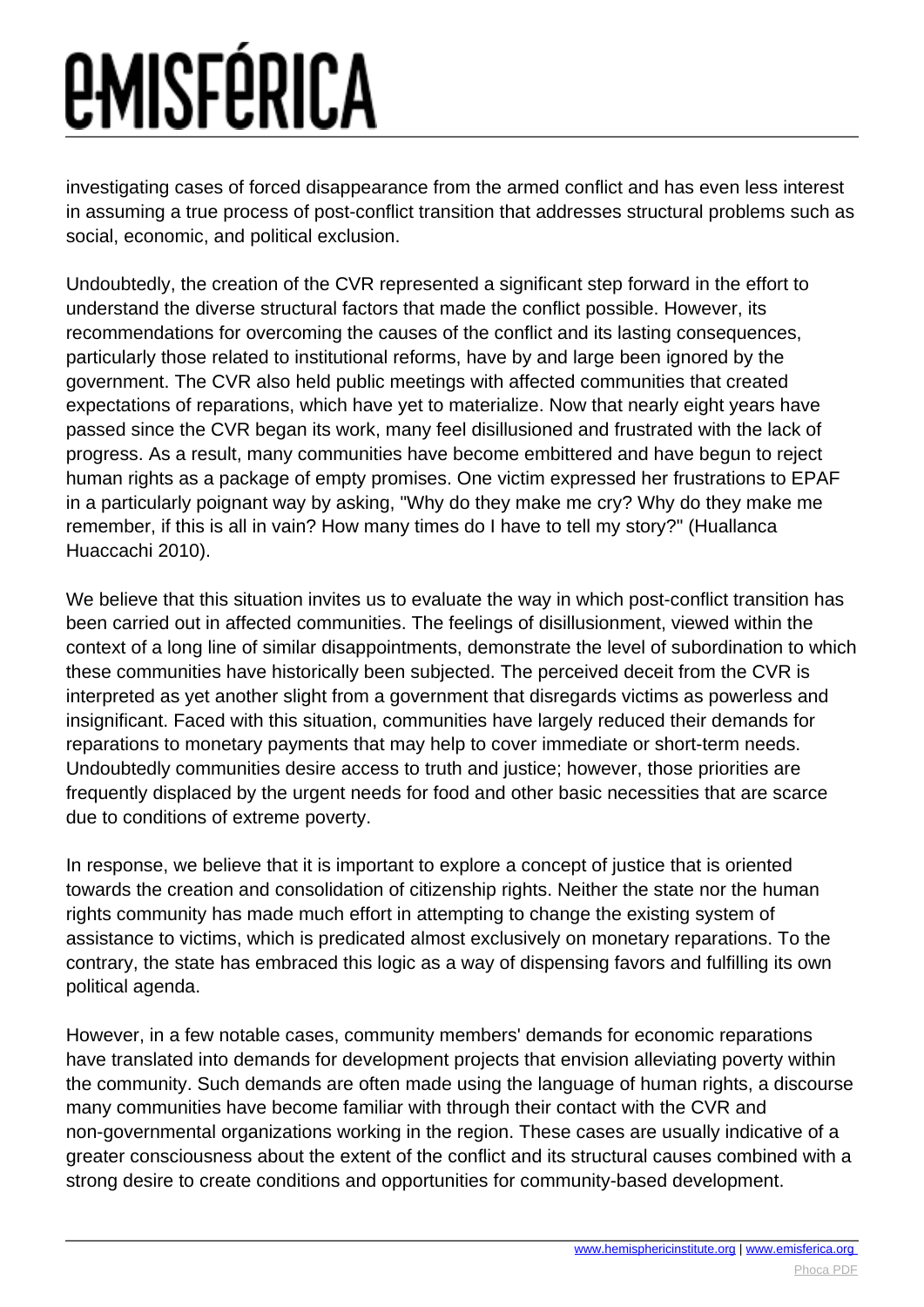### **Human Rights and Human Development**

A holistic vision of transitional justice must recognize that the right to truth and justice cannot be addressed without also taking into account economic, social and cultural rights in accordance with the indivisibility and interdependence of all human rights. This means that, whenever possible, human rights should be delivered in a comprehensive way (United Nations 2003, 2).

Reparations are an essential dimension of transitional justice in that they specifically recognize the rights of the victims and the numerous damages that they have suffered as a result of the conflict. For this reason, it is important to broaden the scope of reparations to include the social and economic development of the victims. As seen in the Peruvian case, communities were exposed to the most extreme forms of violence during the conflict precisely because of the conditions of exclusion and marginalization in which they lived. To effectively transition from times of conflict to lasting peace, those root causes must be addressed.

By broadening the concept of reparations to include social and economic development, we believe that the application of human rights within a process of transitional justice can be enriched to embrace broader concepts of human development, like those advanced by Amartya Sen. This focus conceives of reparations as a chance to increase victims' capacity and expand their opportunities in both the social and economic spheres. The approach centers on the integral development of people and communities instead of an over reliance on measurements of per capita growth, which are often the targets of traditional development projects. In this way, we achieve an approach that is centered on the improvement of people's quality of life and not just an increase in the products that they consume.

The focus on human development as an essential element of post-conflict reparations and the objective of human rights are congruent in that they have one central concern: "the enjoyment by all people of all fundamental freedoms" (United Nations 2003, 7). In turn, they both prioritize the holistic development of rights-bearing individuals and pay special attention to the needs of the dispossessed and excluded, particularly in cases where exclusion results from the practice of discrimination (UNDP 2000, 2, 21-23).

Using these principles as a starting point, EPAF has begun to initiate development projects within communities where it has conducted forensic interventions. The first experience began in Putis, an Andean community deeply affected by the armed conflict, where we created a pilot project that we believe can be successfully replicated in similar communities throughout the region. It is important to emphasize that the work oriented toward community development in this project originally began with the formation of communal social networks generated by EPAF's work in constructing a collective memory of the violence in the area.

Up until now, programs focused on transitional justice initiatives in the region have not included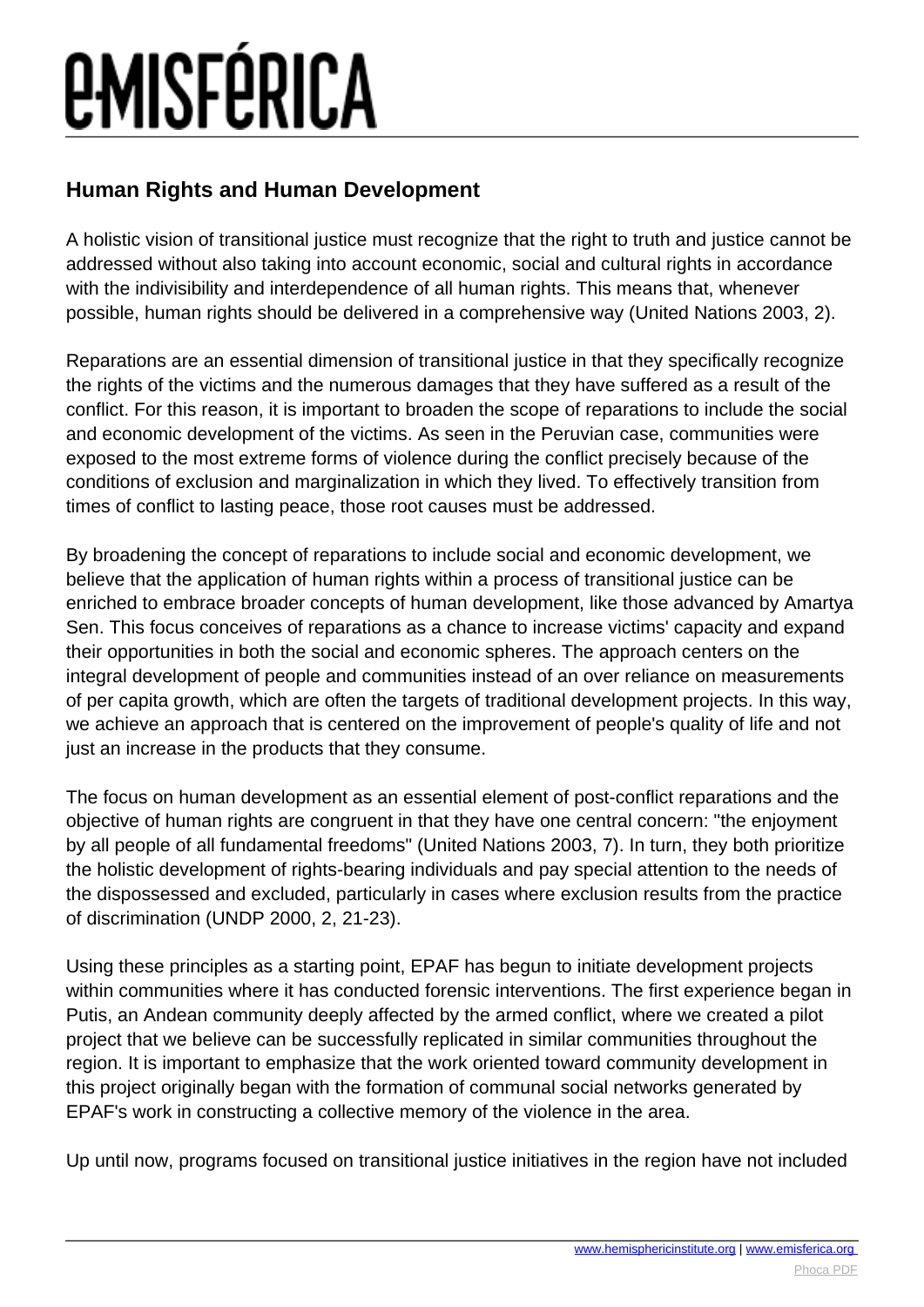a holistic approach to development and have not explored the importance of initiating such projects through the construction of local memory. Rather, the human rights community has often attempted to collect testimony on certain emblematic cases, which necessarily excludes the larger context of the violence within a community in favor of focusing on singular events that particularly shock the conscience. EPAF, on the other hand, proposes an approach that begins by creating a narrative of the violence as it happened at the local level (what we call 'constructing memory') and accompanying that process with an effort to "re-citizenize" the victims of mass violence through projects that promote human development so that they may make the important transition from victims to survivors and from survivors to full rights-bearing citizens.

### **Putis: Lessons Learned**

As at the height of the violence in the 1980s, the Peruvian state has almost completely abandoned Andean communities and ignored their aspirations. Unfortunately, the problem of exclusion continues to generate inequalities throughout Peruvian society. As a consequence, rural communities continue to suffer from a number of chronic problems, including high rates of malnutrition—principally among infants and children—illiteracy, and student desertion. Agriculture in the region depends exclusively on seasonal rainfall since there are no irrigation systems that allow access to water during the dry season. As a result, production is often limited to subsistence consumption and the meat produced from animal husbandry tends to be of a very poor quality.

Putis, a centro poblado consisting of nine communities located in the district of San José de Santillana in the province of Huanta, Ayacucho, is not much different from other communities in the Andean highlands. Due to the extreme levels of violence experienced during the internal conflict, residents were obligated to abandon their homes and flee to other regions of the country. At the end of the conflict, those who survived the violence returned home under circumstances of extreme poverty and significant trauma—in total some 400 community members were killed or disappeared during the conflict. To date, social services are essentially non-existent; production and commerce are deficient; levels of nutrition are low; potable water is unavailable; and there are no telephones or operable systems of communication. Given this reality, EPAF firmly believes that any attempt at providing reparations for the community should begin by addressing these problems in a systematic and comprehensive way.

In 2008, EPAF initiated a forensic anthropological investigation that required it to work closely with the community in establishing the facts of the violence and constructing local memory. The forensic investigation culminated with the recovery of 92 remains from the largest clandestine grave from the 20-year armed conflict. As a result of this intervention, the family members of the victims began to organize around the investigation to the point that they were eventually able to unite the entire community. Thanks to this organization, Putis has transformed from a group of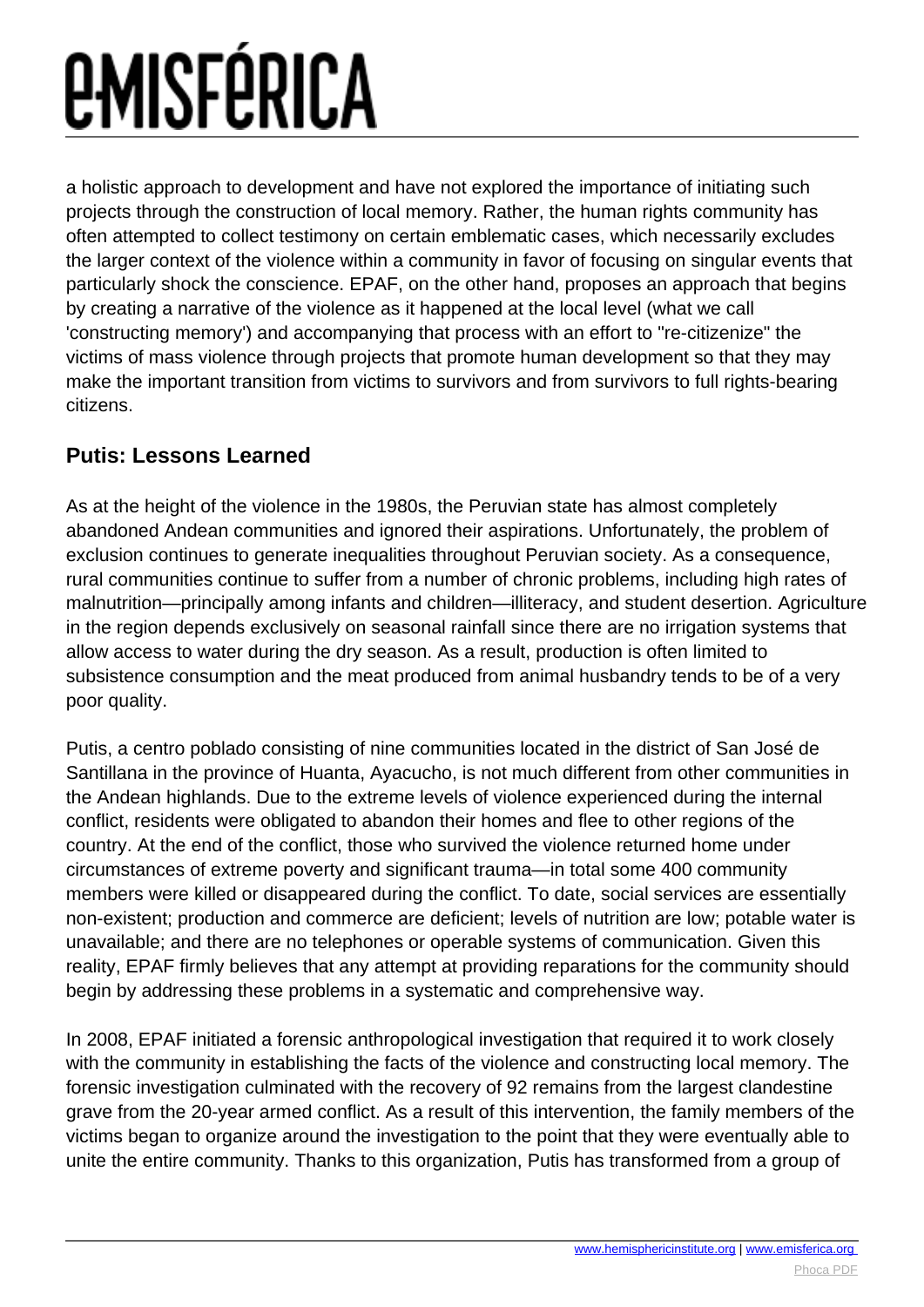dispersed communities to a centro poblado with its own political jurisdiction and representatives.

The development program that EPAF has initiated with the residents of Putis attempts to develop their capacity and opportunities to exercise the full panoply of human rights, following the same guiding principles about the indivisibility and interdependence of rights discussed earlier. As a result, the program has as its overall objective the holistic development of the local population. To begin the project, we have focused our attention on first on improving agricultural production.

Although in its early stages, the project has already generated a few lessons that are important to reflect upon and take into consideration for future interventions. Before beginning similar projects, it is absolutely essential to assess the strength of existing communal social networks since they can serve as an important channel of communication and coordination between the promoters and beneficiaries of the project. It is also important to develop a thorough understanding of the economic dynamics within the community and identify what previous experience they may have with entrepreneurship. Once these assessments have been undertaken, it is essential to explain the project to the community, invite their input, and construct a common understanding about the undertaking and what it aspires to achieve. Establishing clear lines of communication can prevent future conflicts between community members and the promoters of the project by developing clear expectations for how the work will proceed.

At the same time, an in-depth needs assessment should be undertaken along with an analysis of the community's strengths and opportunities. Among other things, such an assessment allows for a better understanding of what resources are available; what elements of the project should be strengthened or adapted to the local context; and whether it may be more appropriate to emphasize communal work or individual forms of entrepreneurship. The community should participate actively in this assessment phase so that they are fully aware of the potential for development, the value of their resources, the existing levels of supply and demand for each of their products, as well as the possibilities of gaining access to the market and fair trade networks.

The project in Putis currently revolves around two central initiatives: 1) the creation of a seed bank for organic native potatoes—Putis currently produces a dozen native potato species—in order to increase their production and commercial value; and 2) the improvement of sheep husbandry. The latter project attempts to improve the quality of local sheep herds so that they can provide increased production of wool and meat to the community. By improving the quality of the local sheep population, community members can increase their daily protein intake and develop better strategies for the commercialization of wool and meat production.

Currently, native potatoes are only cultivated for subsistence consumption in Putis since the community grows a variety of commercial yellow potatoes for sale. However, because of a lack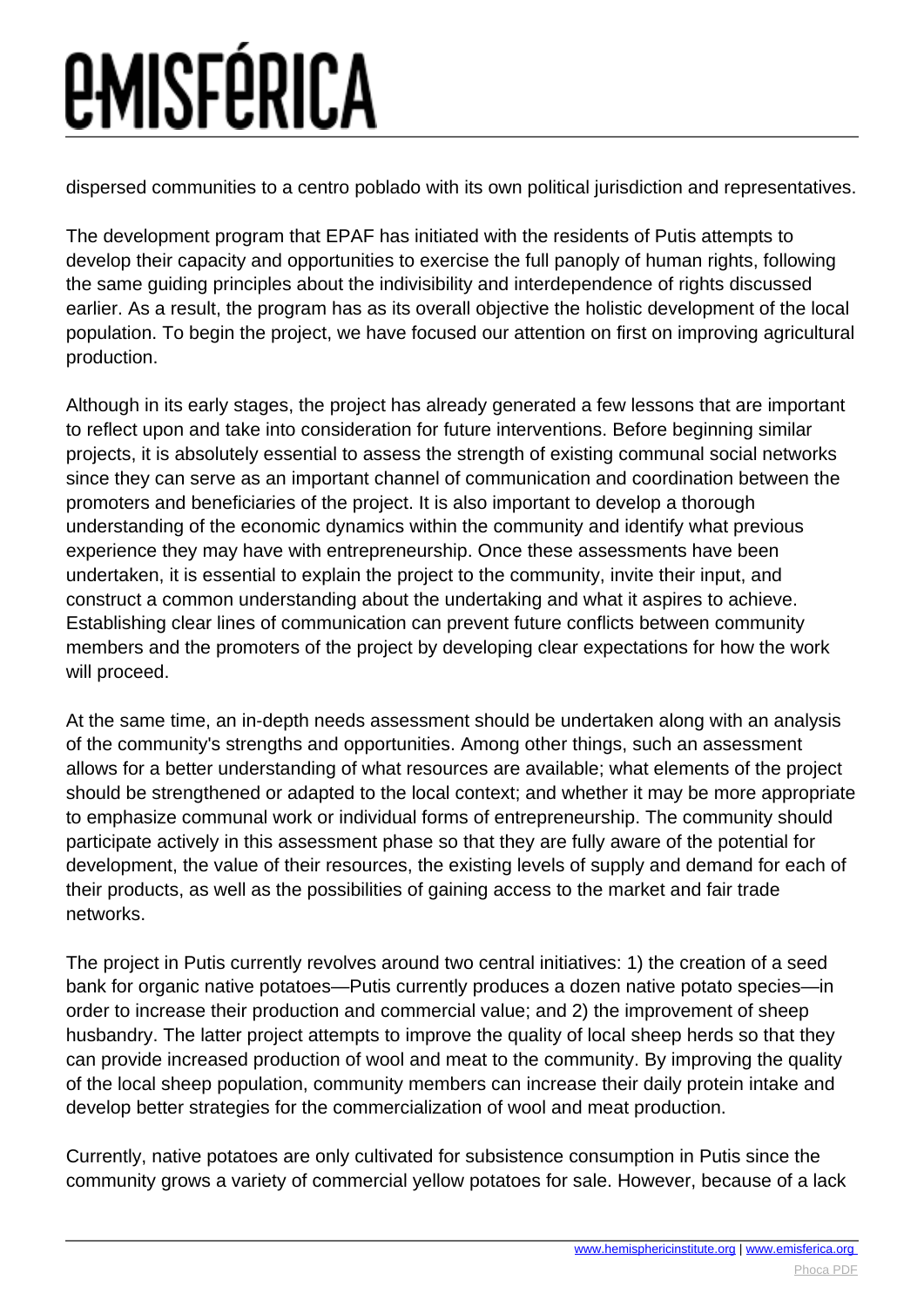of access to industrial fertilizers, commercial potatoes often produce a small yield and, therefore, fetch a low market value. In order to increase the value of their crops, the project concentrates its efforts on the organic cultivation and sale of native potatoes, which have a special value within the marketplace. The idea of the project is to capitalize on the organic way in which the potatoes are cultivated, using age-old farming techniques, in order to increase the overall value of the product.

With the help of agronomists familiar with the local environment, a seed bank has been created with the objective of tripling the number of native potato seeds after the first harvest of 2011 and initiating sustainable production by 2012. At the same time, we are laying the groundwork for launching the native potatoes into the market through fair trade as well as national and international solidarity networks.

Through this project, the communities of Putis will be able to complete their own transformation from victims of the armed conflict to full citizens through a process of memory and dignification that allows them to come together in an innovative way, gain access to important markets for their products and, in doing so, address their aspirations for social and economic development.

### **Conclusions**

Overcoming the consequences of the conflict cannot be achieved without recognizing that socioeconomic exclusion is one of the central problems that any process of transition must address. Traditionally transitional justice has directed its efforts toward the recognition of civil and political rights to the exclusion of economic, social and cultural rights. However, as we have seen in the Peruvian case, the lack of economic, social, and cultural rights was one of the principal factors that led to the armed conflict and left people vulnerable to its most extreme forms of violence.

When faced with such a situation, it is necessary to embrace the indivisibility and interdependence of human rights and integrate questions regarding the human development of affected communities into the broader process of post-conflict transition.

By promoting a wider concept of transitional justice, EPAF proposes capitalizing on the social cohesion generated through the construction of local memory to foment development, autonomy, and self-reliance in order to break the cycle of dependency that has historically characterized hierarchical societies like our own.

**José P. Baraybar** is the Executive Director of the Peruvian Forensic Anthropology Team (EPAF). Baraybar was the former head of the United Nations Missions in Kosovo (UNMIK) Forensics and Missing Persons Office and has exhumed mass graves in Rwanda, Bosnia, and Kosovo. He received the Center of Justice and Accountability's Judith Lee Stronach Award for